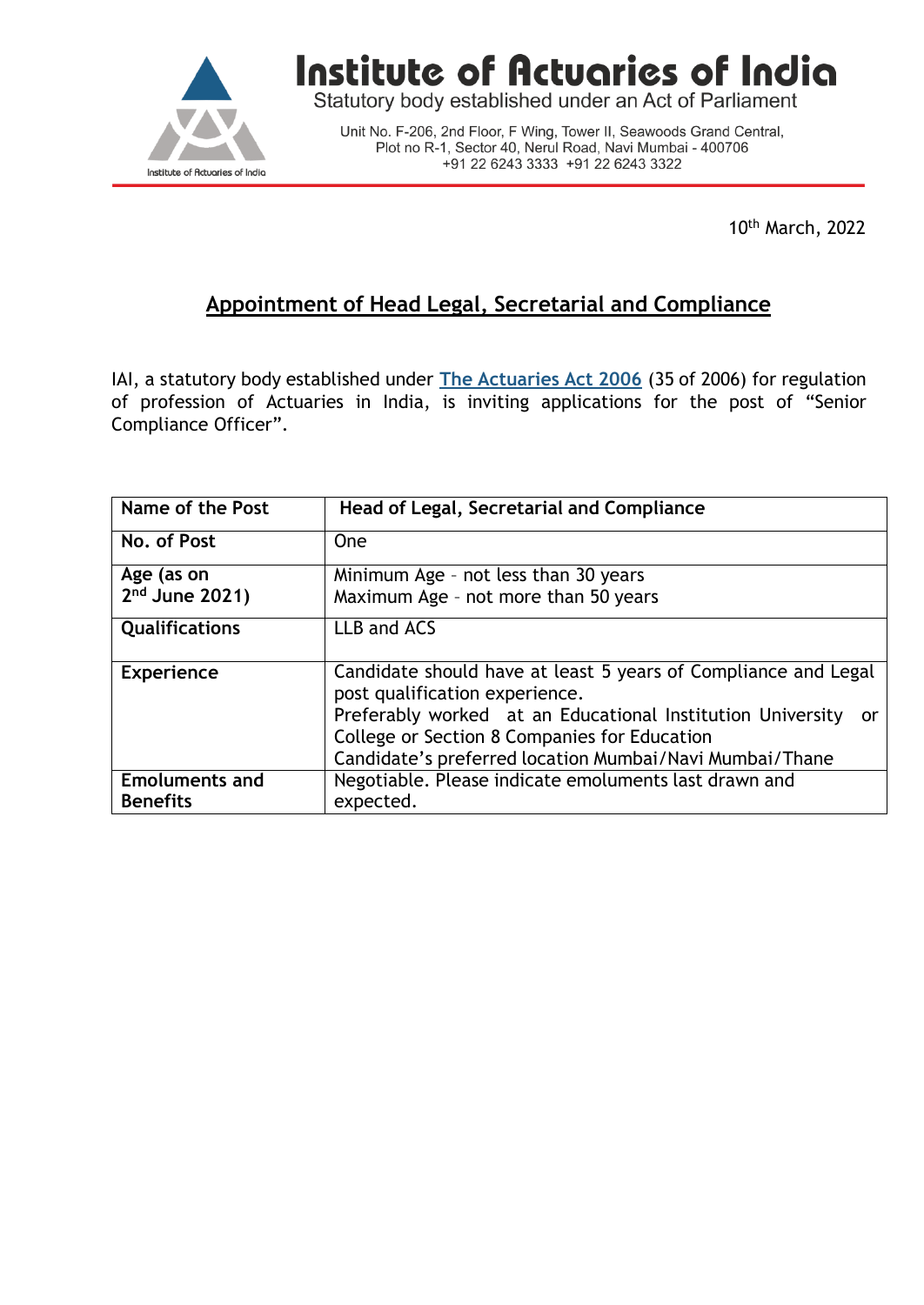

## **Institute of Actuaries of India**<br>Statutory body established under an Act of Parliament

Unit No. F-206, 2nd Floor, F Wing, Tower II, Seawoods Grand Central,<br>Plot no R-1, Sector 40, Nerul Road, Navi Mumbai - 400706 +91 22 6243 3333 +91 22 6243 3322

| What is expected? | 1. Attending to Secretarial and Compliance matter related to IAI |
|-------------------|------------------------------------------------------------------|
|                   | Act, Regulations, Rules, Council matters, Committees             |
|                   | matters, and Disciplinary Proceedings                            |
|                   | 2. Secretarial work relating to Section 8 subsidiary of the IAI  |
|                   | 3. Ensuring overall compliance with the various Laws, Rules &    |
|                   | Regulations, applicable to Institute including provisions of the |
|                   | Actuaries Act, 2006, Section 8 of Companies Act 2013 for         |
|                   | Educational Company, Income Tax Act, GST, Employees              |
|                   | related Acts, Contracts entered by IAI, Information Technology   |
|                   | Act and Data Protection Act.                                     |
|                   | 4. Submission of returns to the Authorities as applicable from   |
|                   | time to time, replying to various queries, and regulatory        |
|                   | authorities in a time bound manner.                              |
|                   | 5. Review and Draft Contracts and Processes                      |
|                   | 6. Attending to Right to Information Act (RTI) matters           |
|                   | 7. Attending to compliance with Professional Conduct standards   |
|                   | and any other standards that are applicable to members of the    |
|                   | Institute                                                        |
|                   | 8. Ensuring various departments of IAI complying with Rules,     |
|                   | <b>Regulations and Processes</b>                                 |
|                   | 9. Preparing and maintaining of various statutory records.       |
|                   | 10. Attending to various legal, Compliances & Regulatory issues  |